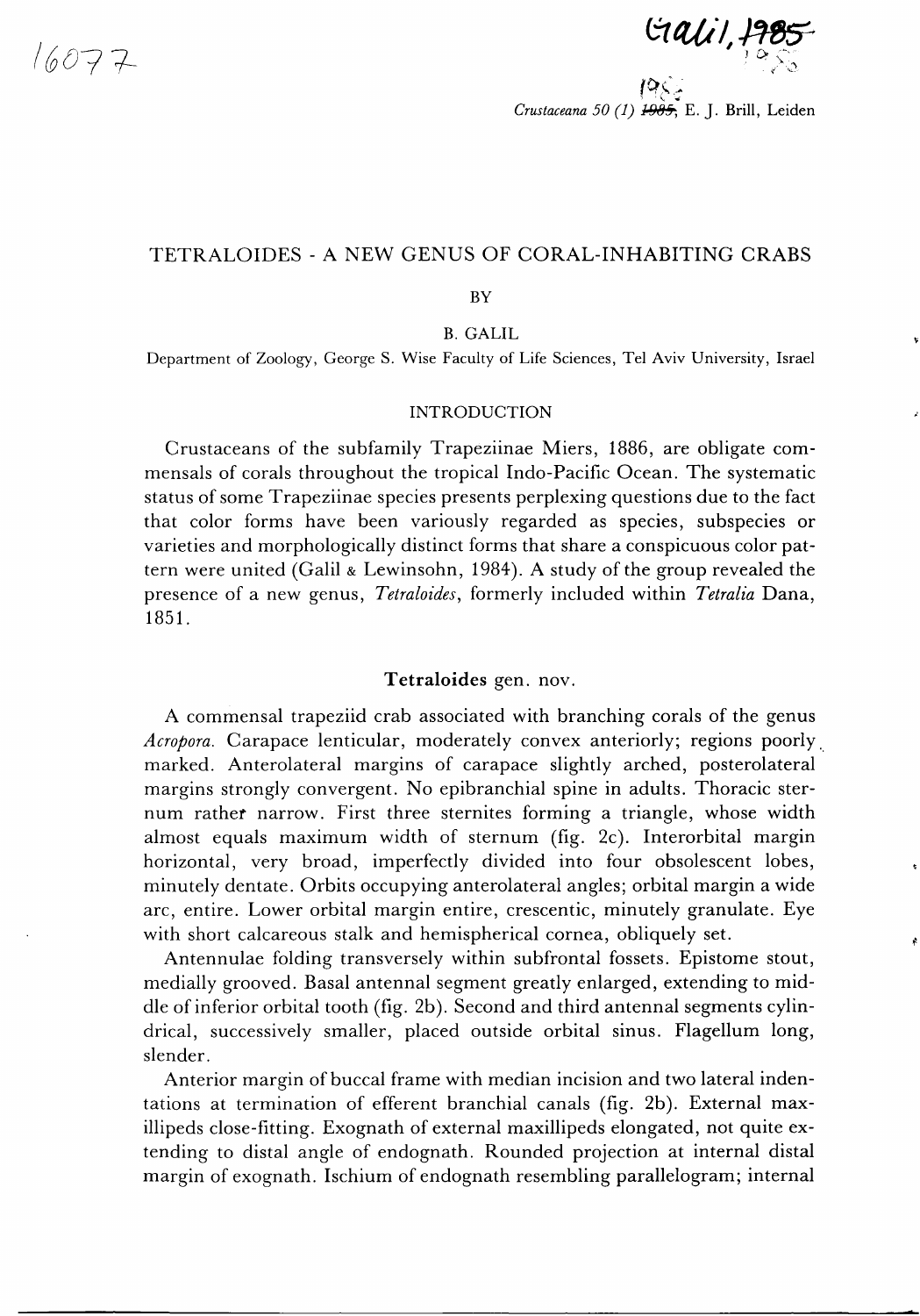

Fig. 1. *Tetraloides nigrifrons* (Dana). A, B, male, Red Sea. A, carapace; B, chelipeds; C, D, juvenile female, Fanning Atoll. C, carapace; D, chelipeds.

proximal margin obliquely truncate, internal distal angle strongly produced, rounded. Shallow longitudinal sulcus parallel to internal margin. Merus obliquely truncate at internal distal angle, external distal angle produced, rounded. Internal lateral margins of both ischium and merus fringed with setae. Endognathal palp triarticulate, stocky, its distal article set with long setae (fig. 2a).

Chelipeds considerably unequal in both sexes, difference most pronounced in adult males (fig. lb). Frontal edge of ischium with prominent arcuate tooth. Merus barely projecting beyond carapace. Carpus globose. Manus of chela robust, outer surface convex, entire. Upper margin of manus rounded, lower margin carinate. Curved tips of two fingers crossing. Manus of smaller chela subcylindrical. Meral, carpal and propodal articles of ambulatory legs laterally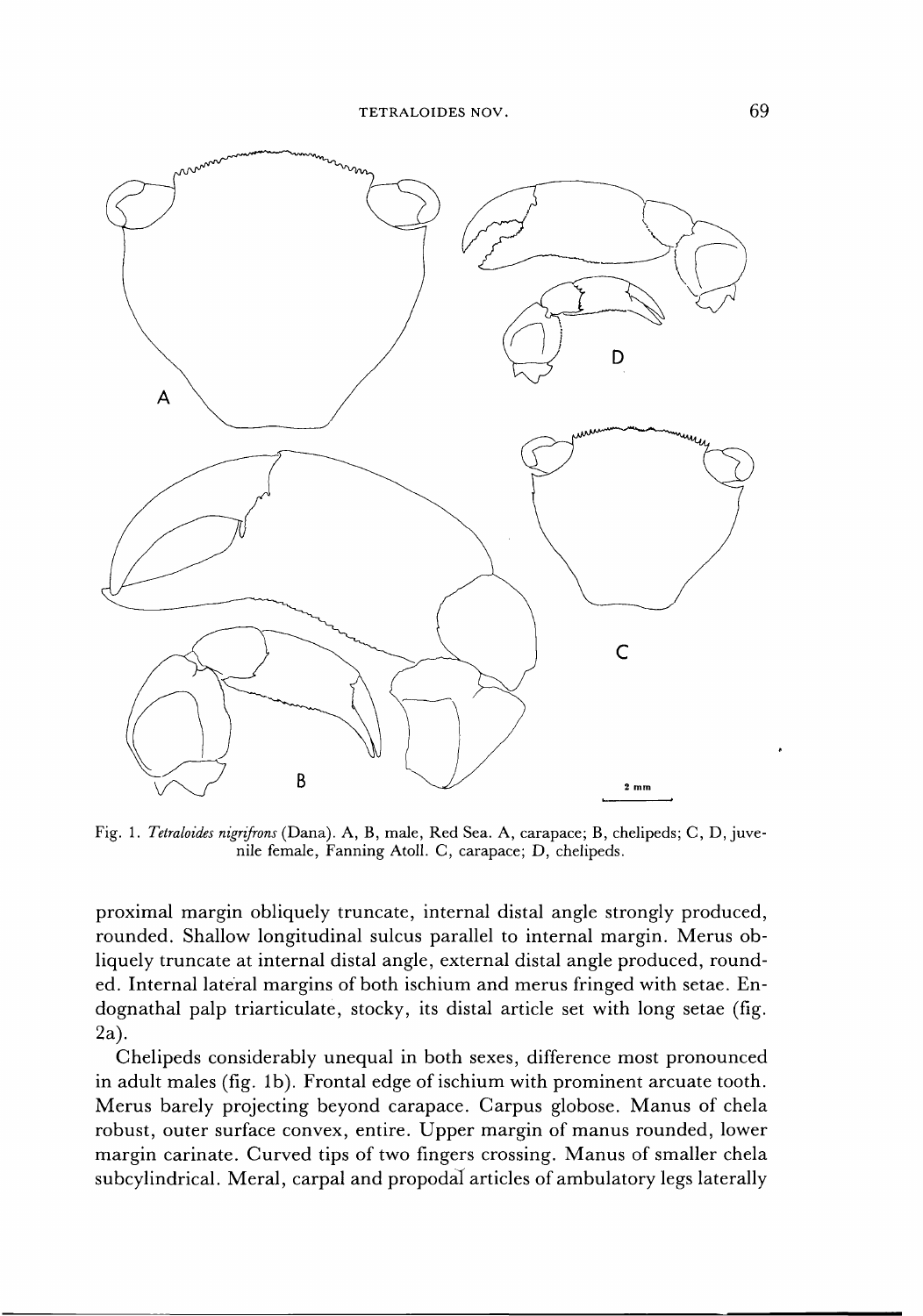

Fig. 2. *Tetraloides nigrifrons* (Dana), male, Red Sea. A, left 3rd maxilliped; B, anterior part of carapace, ventral view; C, sternites and abdomen; D, 1st pleopod.

**D 0.5 mm** 

compressed. Curved, tapered dactyls with three transversal rows of short spines on posterior surface; stout, curved spines on antero-distal surface. Dactylar tip horny, wide, hoof-like, posterior portion flattened, medially grooved (fig. 3). First male pleopod long, sinuous, tapered distally (fig. 2d).

Type species. — *Tetralia nigrifrons* Dana, 1852.

Remarks. — Dana (1851: 223) in his original description of *Tetralia* wrote: "The *Trapezia cymodoce* is the type of the true Trapeziae, the *T. digitalis* or *glaberrima* of the other genus " *[Tetralia].* Although Dana's type designation for *Tetralia* is invalid, as he mentioned as such two distinct species, his citation is important as these two are the only nominal species included in *Tetralia* when Dana established the genus in 1851. Therefore the type must be one of the two.

Ward (1932: 255) stated: "*Tetralia* Dana ...Type, *T nigrifrons* Dana. Paumotus. = *T. glaberrima* (Herbst) fide Alcock". The selection of *T. nigrifrons*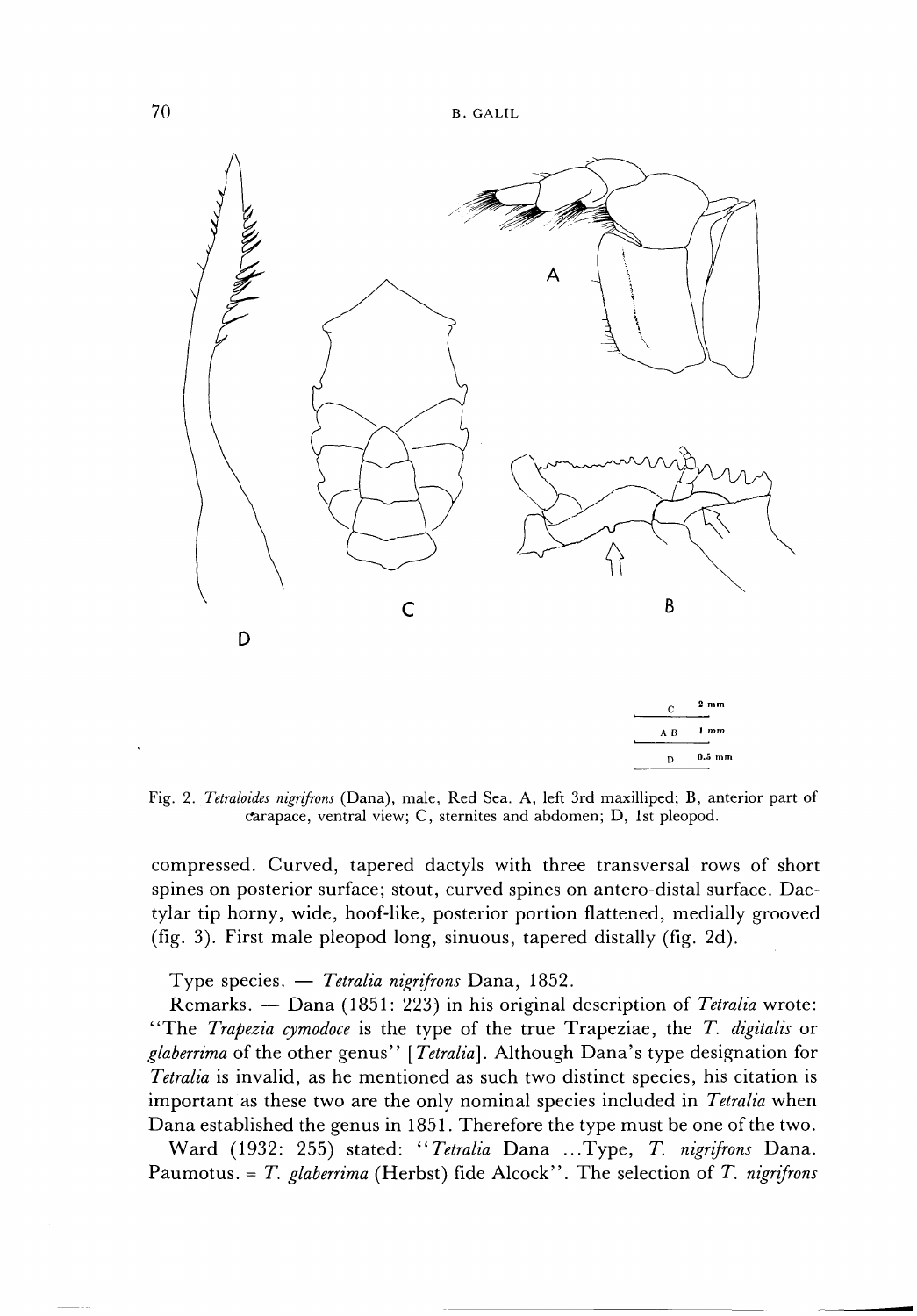

Fig. 3. *Tetraloides nigrifrons* (Dana), male, Red Sea; dactylar tip of fifth pereiopod.

is invalid as that species was not included in the genus when established by Dana. However, under Art. 69a i(v) of the International Code, Ward's action in synonymizing *T. glaberrima* with *T. nigrifrons* makes *T. glaberrima* the type of *Tetralia.* Ward (1939: 13) wrote: "Logotype - *Tetralia glaberrima* (Herbst) = *T. nigrifrons* Dana " and thus confirms the earlier selection. Thus, *Cancer glaberrimus* Herbst, 1790, is the type species of *Tetralia* Dana, 1852.

*Tetraloides* is closely related to the other *Acropora-*inhabiting genus, *Tetralia.*  The following features are important in distinguishing the new genus from the latter: (a) In *Tetraloides* the large chela is rounder and shorter than in *Tetralia*  and lacks the setae-filled pit at its upper proximal surface, (b) The carapace is strongly convergent posteriorly with concave posterior lateral margins, (c) The thoracic sternum is narrow, with a triangular apex; *Tetralia* has a wider, oval sternum, medially sutured anteriorly, its apex has arcuate sides, (d) The interorbital margin is sinuous and lacks the preorbital hiatus, (e) The basal article of the antennae reaches to the middle infraorbital tooth; in *Tetralia* the basal article is produced into a narrow process between the upper and lower orbital angles and reaches the orbital margin, (f) The anterior margin of the buccal area is emarginate at the termination of the efferent canals; in *Tetralia* instead of an emargination we find a slightly raised longitudinal line at the termination of the efferent canals, (g) The ischium of the 3rd maxilliped bears a wide ob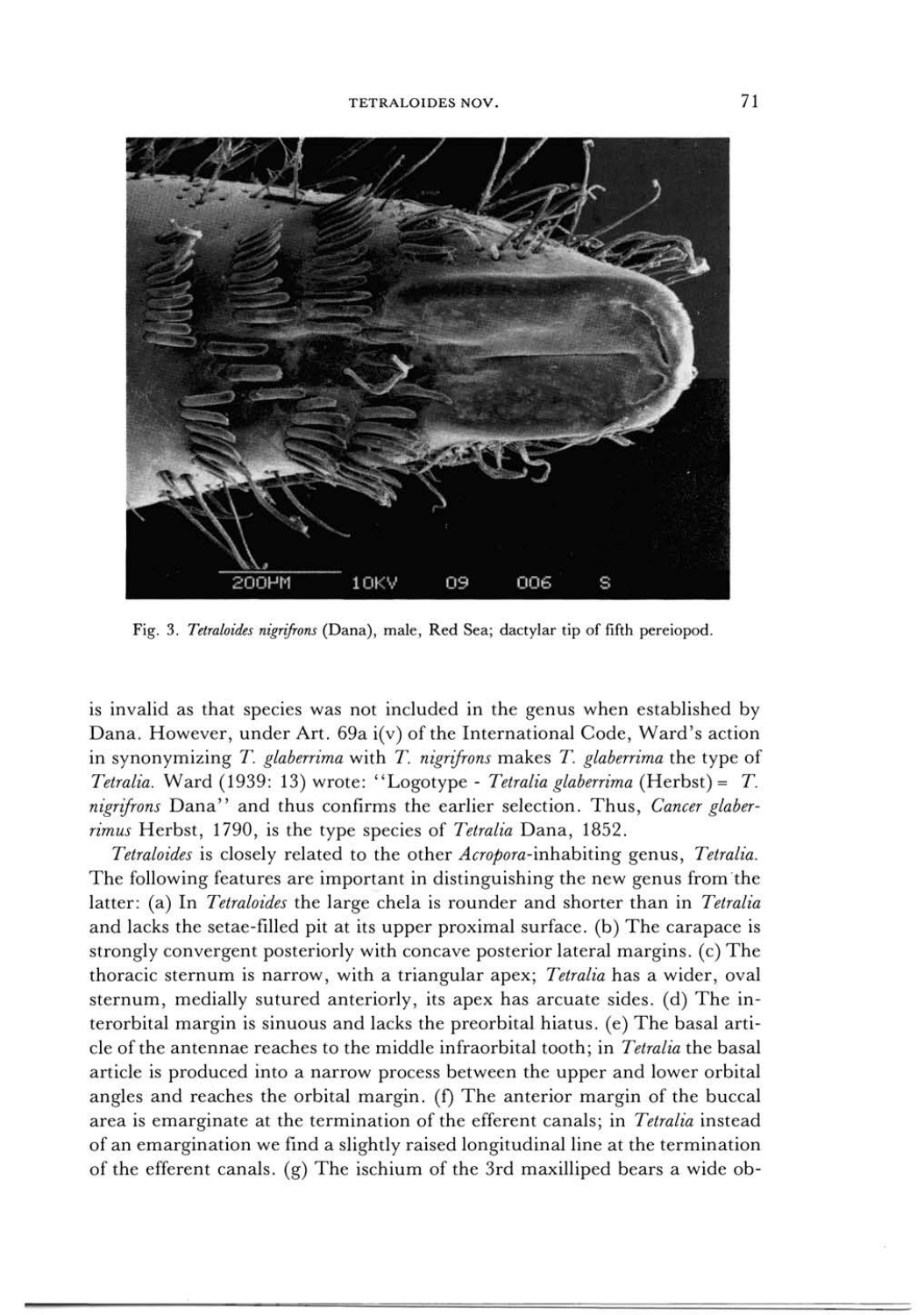tuse projection; in *Tetralia* this is a narrow triangular tooth; in *Tetraloides* both ischium and merus of the endognath have produced angles and the ischium shows a sulcus parallel to the internal margin; in *Tetralia* the angles of the endognathal ischium and merus are rounded and the ischial sulcus is diagonal. (h) The meri of the 5th pereiopods are wider, the propodi lack the setal fringe distinctive of *Tetralia.* (i) The dactylar tip is hoof-like, medially sutured, the dactyl lacks the median fringe of long setae found in *Tetralia.* (j) The 1st pleopod of the male is sinuous, narrowed distally and reaching the tip of the abdomen; this pleopod in *Tetralia* is rather short, stout, and subtruncated at the tip.

Examination of these features led to reevaluation of the generic status: *Tetraloides* is sufficiently distinct from *Tetralia* to be considered a distinct genus.

## **Tetraloides nigrifrons** (Dana)

- *Tetralia nigrifrons* Dana, 1852a: 83; Dana, 1852b: 262; Dana, 1855, pi. 16 fig. 2; A. Milne Edwards, 1873: 272; Zehntner, 1894: 158.
- *Tetralia heterodactyla* Heller, 1861a: 14 (part); Heller, 1861b: 354 (part); Paulson, 1875: 60; Garth, 1964: 140; Patton, 1966: 290; Knudsen, 1967: 51, fig. lh-m; Serene, 1984: 283.
- *Tetralia glaberrima* Henderson, 1893: 366 (part); Ortmann, 1893: 485 (part); Ortmann, 1897: 209 (part); Alcock, 1898: 223 (part); Borradaile, 1900: 591 (part); Borradaile, 1902: 265 (part); Nobili, 1906: 143 (part); Rathbun, 1907: 60 (part); Caiman, 1909: 705; Ward, 1939: 13 (part); Tweedie, 1947: 27.
- *Tetralia pubescens* Klunzinger, 1913: 316; Balss, 1924: 13.

*Tetralia nigrifrons* forme *fusca* Serene & Dat, 1957: 6, figs, la, 2, pis. 2a, 3a.

- *Tetralia nigrifrons* forme *cyanea* Serene & Dat, 1957: 12, fig. 3a-c.
- *Tetralia nigrifrons* forme *lissodactyla* Serene & Dat, 1957: 14, fig. 3d-f, pi. 1; Serene, 1984: 285, fig. 189, pi. 42c.
- *Tetralia heterodactyla fusca* Serene, 1959: 153, figs. 5c, 6b; Garth, 1969: 185; Serene, 1984: 283, pi. 42b.

*Trapezia heterodactyla* Guinot, 1962: 241.

*Tetralia heterodactyla* forma *fusca -* Patton, 1966: 290.

*Tetralia heterodactyla heterodactyla -* Garth, 1969: 185.

not *Tetralia glaberrima* var. *nigrifrons -* Hilgendorf, 1878: 798.

not *Tetralia glaberrima* forma *nigrifrons -* Patton, 1966: 287.

Material examined:

Red Sea. Red Sea  $(2 \circ 1)$ , NHMW 44; leg. G. Ritter von Frauenfeld, 2  $\Omega$ , NHMW 11; 1934, leg. M. Ramadan, 2  $\varphi$ , BM). Senafir Island (9 July 1971, 2  $\varphi$ , TAU). St. John's Island (= Seberget) (21 February 1895, "Pola " expedition, 2 9 , NHM W 46). Marsa Sheikh (26 April 1896, "Pola" Expedition,  $3 \text{ } \sigma$ , NHMW 53).

Somalia. Gesira, 5-10 km S. of Mogadiscio (November-December 1976, leg. M. Vannini,  $1 \sigma$ . RMNH).

Western Indian Ocean. Coetivy Island, Seychelles (1905, leg. J. Stanley Gardiner, H.M.S. "Sealark",  $2 \varphi$ , USNM 41338). Maldive Islands (1966, leg. P. S. Davis,  $2 \varphi$ , 2 $\varphi$ , BM).

Sri Lanka. Weligama Bay (4 November 1912, leg. Low Beer, 1 Q, Senck. M.).

Christmas Island, Indian Ocean (1908, leg. C. W. Andrews,  $3 \text{ } \sigma$ ,  $2 \text{ } \mathsf{Q}$ , BM).

Mariana Islands. Saipan (coral, 1945, leg. A. H. Banner, 1  $\sigma$ , 1  $\varphi$ , 1 juv., USNM 172818;

lagoon N. of Matuis Beach, 12 December 1948, leg. C. Burke, 1 Q, USNM 182918). Guam  $(1 \circ 19, \text{USNM } 170990).$ 

Kapingamarangi. Tiatua (13 July 1954, leg. C. Hand, 1 o, USNM 205840).

Marshall Islands. Bikini Atoll: Enyu Island (outer reef, on *Acropora,* 1 August 1947, leg. F. M. Bayer, 1 O, 1 Q, USNM 176663), Enar Island (on Acropora, 21 July 1947, leg. F. M. Bayer, 2 O,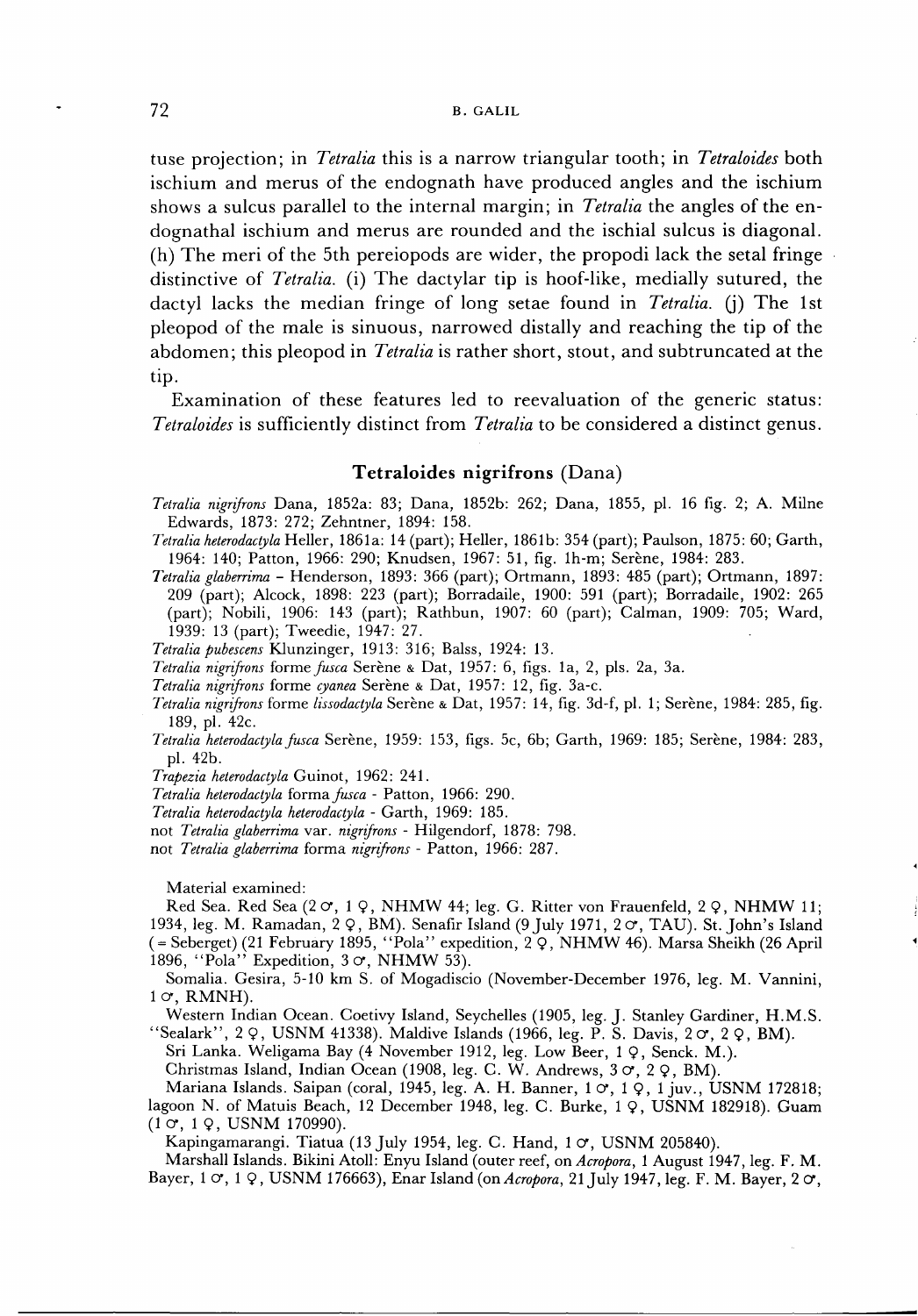4 9 , USNM 176603), Prayer Island (19July 1947, leg. F. M. Bayer, 1 *cr,* 1 9 , USNM 176603), Bikini Island (24 July 1947, leg. F. M. Bayer,  $1 \circ$ , USNM 176603; 26 July 1947, leg. F. M. Bayer, 2 Q, USNM 176603).

Johnston Island (outer reef, 28 August 1947, leg. F. M. Bayer,  $2 \text{ } \sigma$ ,  $5 \text{ } \mathsf{Q}$ , USNM 176603). Line Islands. Palmyra Island (coral, July 1913, leg. C. M. Cooke,  $60$ ,  $79$ ,  $6$  juv., BPBM S365, 1 *cr,* 1 9 , BPBM S366). English Harbour, Fanning Atoll (on *Acropora,* January 1970, leg. E. B. Guinther,  $2 \text{ } \sigma$ ,  $1 \text{ } \mathsf{Q}$ , BPBM S7929).

Samoa Islands. Western Samoa (17 October 1936, 1 o, 1 Q, AMNH 7562, 1 juv., AMNH 7579). Tutuila, American Samoa (2 October 1959, leg. H. Caspers, 1 9 , RMNH).

Society Islands. Taoru Island, Raiatea Atoll (29 April 1957, Bredin Expedition, 2 $\sigma$ , 2  $\Omega$ , USNM 213821).

Tuamotu Archipelago. Makemo Island (reef, 21 October 1899, "Albatross", 2 9 , MCZ). Tikahau lagoon (11 April 1957, Bredin Expedition, 1 Q, USNM 213821).

The material is deposited in the American Museum of Natural History (AMNH); British Museum of Natural History (BM); Bernice P. Bishop Museum, Honolulu (BPBM); Museum of Comparative Zoology, Harvard University (MCZ); Naturhistorisches Museum Wien (NHMW); Senckenberg Museum (Senck. M); Rijksmuseum van Natuurlijke Historie, Leiden (RMNH); Zoological Museum of Tel Aviv University (TAU) and U.S. National Museum (USNM).

Description. — Carapace immediately behind front feebly granular. Anterolateral margins almost parallel in males, slightly constricted in front in adult females, divergent in juvenile specimens (fig. la, c). Junction with posterolateral margin marked by acute tooth in juvenile specimens, adults lack lateral spines. Interorbital submedian lobes triangular, outer lobes very shallow. No hiatus between outer lobes and superior orbital angle. Evenly spaced minute denticles, successively larger laterally, edge front. Orbits large, oblique. Postorbital angle acute, projecting outward. Inferior orbital angle developed into triangular tooth, its apex strongly deflected outward, in juveniles acute tip projects beyond frontal margin.

Lower lip of antennular fosset minutely granulate. Basal article of antennae granular, extending as far as middle of inferior orbital tooth. Inner distal angle of basal article obliquely truncate, excavate (fig. 2b).

External maxillipeds with exognath slender, tapered distally with a broad blunt triangular tooth at internal distal margin. Ischium of endognath nearly a parallelogram, proximal margin obliquely truncate, inner distal angle strongly produced, rounded; lateral margins subparallel, distal margin slightly excavate. Inner distal angle of merus markedly truncate, outer distal angle strongly produced and rounded (fig. 2a).

Chelipeds markedly unequal. Merus rounded, anterior margin granulate, crested. Anterior internal border of carpus granulate; few larger granules, nearly blunt spines, commonly on carpus of smaller chela (fig. lb, d). Manus of large chela massive, rounded, finely granulate. Upper margin of manus rounded, lower margin carinate. Rows of larger granules causing a serrulate lower margin. Dactyl and immovable finger bearing rudimentary teeth on proximal portion of cutting edge. Sometime males having fingers with an elongate oval gape, meeting only at tips. Manus of smaller chela narrow, laterally compressed; cutting edges, furnished with few shallow teeth, meet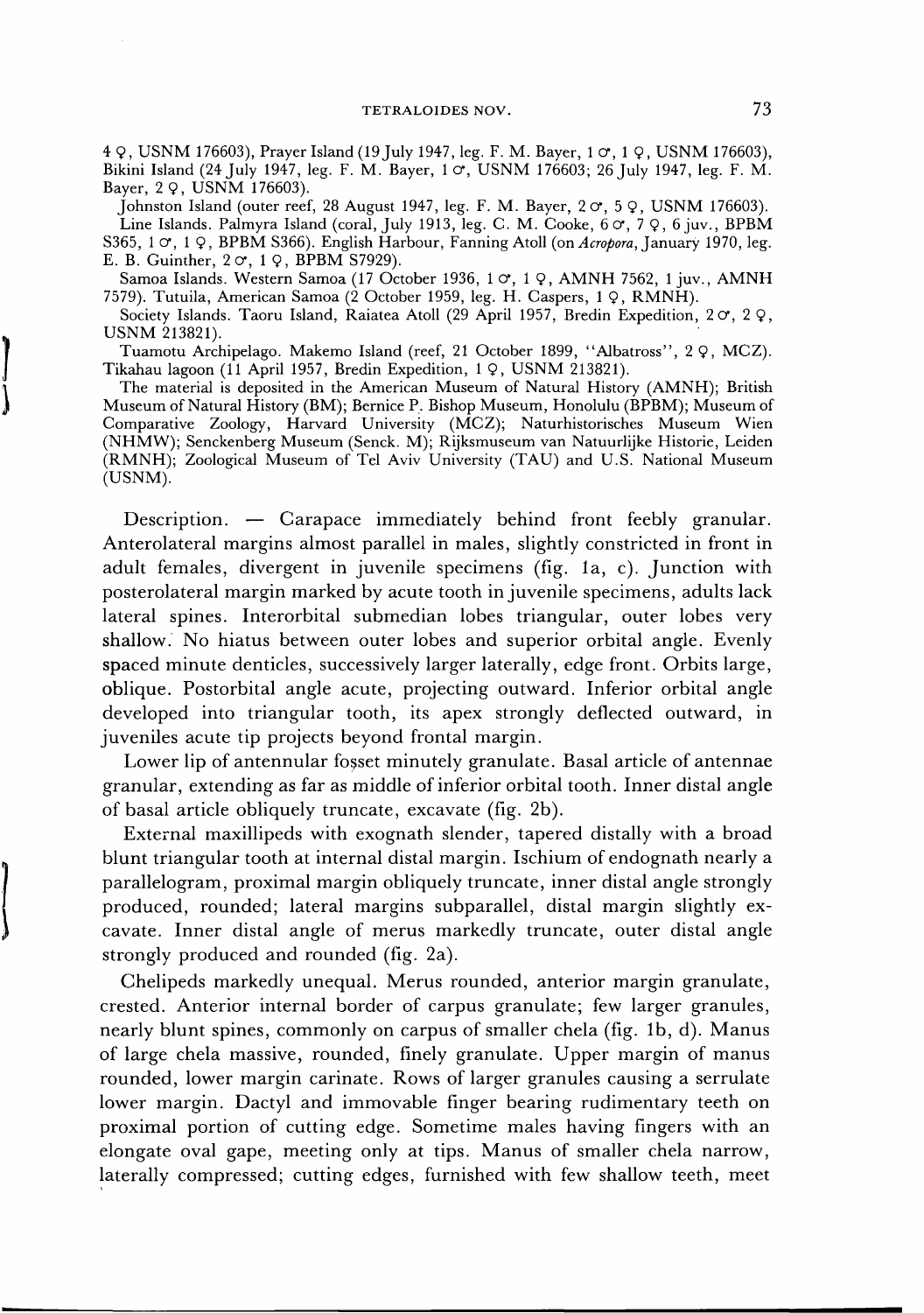throughout their length. Ambulatory meri laterally flattened, almost foliaceous, their upper margins cristate. Carpal and propodal articles wide. Lateral distal end of propodus near dactylar articulation armed with strong stout spines. Dactyls stocky, tapered. Blunt, horny, hoof-like tip, flattened, medially grooved. Inferior distal surface of dactyl decorated with chitinous setae arranged in three discontinuous transverse bands (fig. 3). Superior distal surface just behind tip with several curved spinules. First male pleopod with anteriorly pointing setae on external distal margin longer than on internal margin (fig. 2d).

Color in alcohol. — I have assembled a series of specimens whose carapace varies considerably in color. In some it is cream with a sharply defined, narrow band of dark brown across the front, extending only to the anterior part of the lateral margin. In others the carapace is yellowish-brown, the dark band gradually broadens and diffuses, reaching the posterior lateral margins. Still others have the carapace a rich chocolate-brown with a slightly darker front. The chelae are dark brown, becoming gradually lighter ventrally, with a lateral brown reticulation. The pereiopods are brown, with or without white spots.

Remarks. — The original description of *Tetralia nigrifrons* (Dana, 1852a: 83; 1852b: 262) is insufficient for recognition of the species and the type material is not extant. However, Dana's drawings (1855, pi. 16 fig. 2a-d) provide excellent clues—carapace form, form and relative size of chelae and remarkably, the distinctive 3rd maxilliped—that leave no doubt as to its identity.

On examining the material from the Red Sea described by Heller (1861a, b) as *Tetralia heterodactyla* I have found that of the four specimens in the vial only two fit the description. As Heller did not indicate a holotype, these specimens are syntypes. The larger of the two specimens (whose measurements were given by Heller 1861b: 354) is selected here as the lectotype. These specimens are identical with *Tetraloides nigrifrons.* Material assigned to *T. heterodactyla* by Paulson (1875), Garth (1964), Patton (1966) and Knudsen (1967) are also *Tetraloides nigrifrons.* 

Miers (1884: 537) remarked: *"TfetraliaJ heterodactyla* of Heller is probably a mere variety of *T. cavimanus,* to which species (if, indeed, it be distinct from *T. glaberrimd)* nearly all the specimens of this genus ... must be referred". Henderson (1893: 367) wrote: "It is very doubtful whether all the described species of the genus *[Tetralia]* should not be referred to a single variable species" and synonymized *T. nigrifrons* with *T. glaberrima.* Though Zehntner (1894) objected, *T. nigrifrons* was synonymized with *T. glaberrima* by Ortmann (1893, 1897), Alcock (1898) and subsequent authors. These synonymies were a source of confusion between the species and caused the disappearance of the name *T. nigrifrons* from the later litterature.

*Tetralia pubescens* Klunzinger (1913) is identified here with certainty with *Tetraloides nigrifrons* because of the size and form of its chelae, the absence of a pit at the base of the chelae, the sinuous front, the form of the 3rd maxilliped

Ñ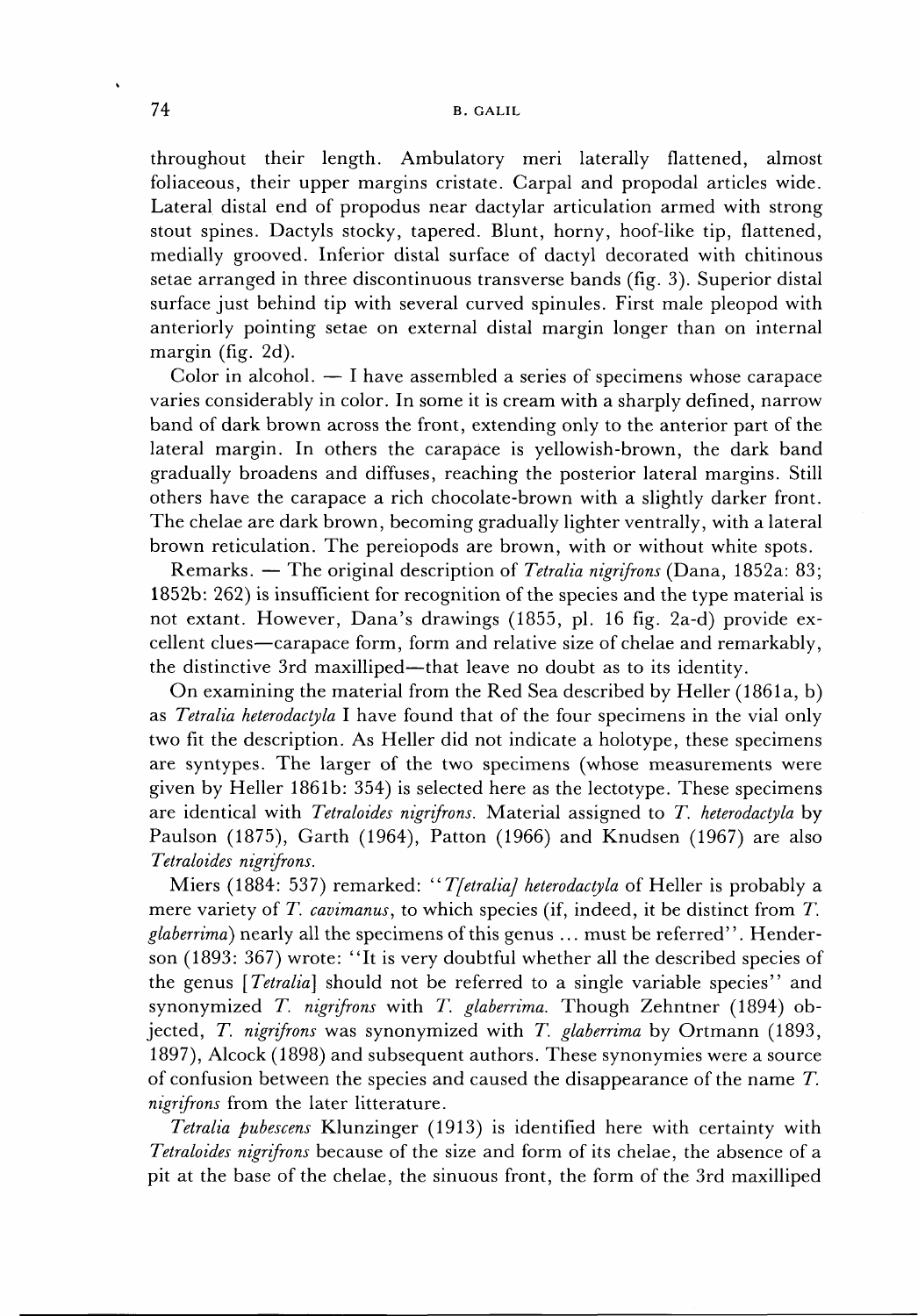and the basal article of the antennae, all apparent in Klunzinger's lucid description and drawings. After examination I have assigned to *T. nigrifrons*  several Red Sea specimens identified by Balss (1924) as T. pubescens.

Serène & Dat (1957) compared *T. nigrifrons* Dana with *T. glaberrima* (Herbst), enumerated many differences and, correctly, considered them distinct. In their revision of *T. nigrifrons* three forms, *fusca, cyanea, lissodactyla,* were described. On close examination of Serène's drawings and of material identified by him, I consider *T. nigrifrons* forme *cyanea* a juvenile form of *T. nigrifrons* as is evident from its size and the presence of lateral spines. Males of *Tetraloides nigrifrons* and to a lesser degree other *Tetralia* species, and also *Trapezia digitalis* frequently have the fingers of the larger chela gaping and smooth; as is the case with *T. nigrifrons* forme *lissodactyla.* 

Among *Tetralia*, species are found with white carapace and dark front similar to *Tetraloides nigrifrons.* This shared pattern probably confused Hilgendorf (1878) and Patton (1966) into considering *T. nigrifrons* as a variety of *T. glaberrima.* 

### ACKNOWLEDGEMENTS

I am grateful to Prof. L. B. Holthuis for critical reading of the manuscript and discussion of the nomenclatural process of type selection for *Tetralia*. My sincere thanks to Mr. Paul Clark, British Museum; Mr. Galloway, Bishop Museum, Honolulu ; Prof. L. B. Holthuis, Rijksmuseum van Natuurlijke Historie, Leiden; Ms. A. Johnston, Museum of Comparative Zoology, Harvard University; Dr. R. B. Manning, U.S. National Museum, Washington; Dr. G. Pretzmann, Naturhistorisches Museum, Wien and Dr. M. Türkay, Natur-Museum Senckenberg for entrusting me with valuable material.

# RESUME

Un nouveau genre, Tetraloides, est reconnu pour une espèce précédemment attribuée au genre *Tetralia, T. nigrifrons* Dana, 1852. Une description, des dessins et des photographies au microscope à balayage des caractères diagnostiques sont fournis. Les différentes synonymies sont examinées.

### BIBLIOGRAPHY

ALCOCK, A., 1898. Materials for carcinological fauna of India: No. 3. The Brachyura Cyclometopa. Part 1. The family Xanthidae. Journ. Asiat. Soc. Bengal, 67 (2): 67-233.

BALSS, H., 1924. Decapoden des Roten Meer. III. Die Parthenopiden, Cyclo- und Catometopen. Expeditionen S.M. Schiff "Pola" in das Rote Meer. Zoologische Ergebnisse XXXIV. Denkschr. Akad. Wiss. Wien, (math.-nat.) 99 (6): 1-18, fig. 1.

BORRADAILE, L. A., 1900. On some crustaceans from the South Pacific. Part IV. The crabs. Proc. Zool. Soc. London, 1900: 568-596, pis. 40-42.

, 1902. The Xanthidae and some other crabs. In: J. S. GARDINER (ed.), The fauna and geography of the Maldive and Laccadive Archipelagoes, 3: 237-271, figs. 41-60.

CALMAN, W. T., 1909. On Decapod Crustacea from Christmas Island, collected by Dr. C. W. Andrews, F.R.S., F.Z.S. Proc. Zool. Soc. London, 1909: 703-713, pi. 72.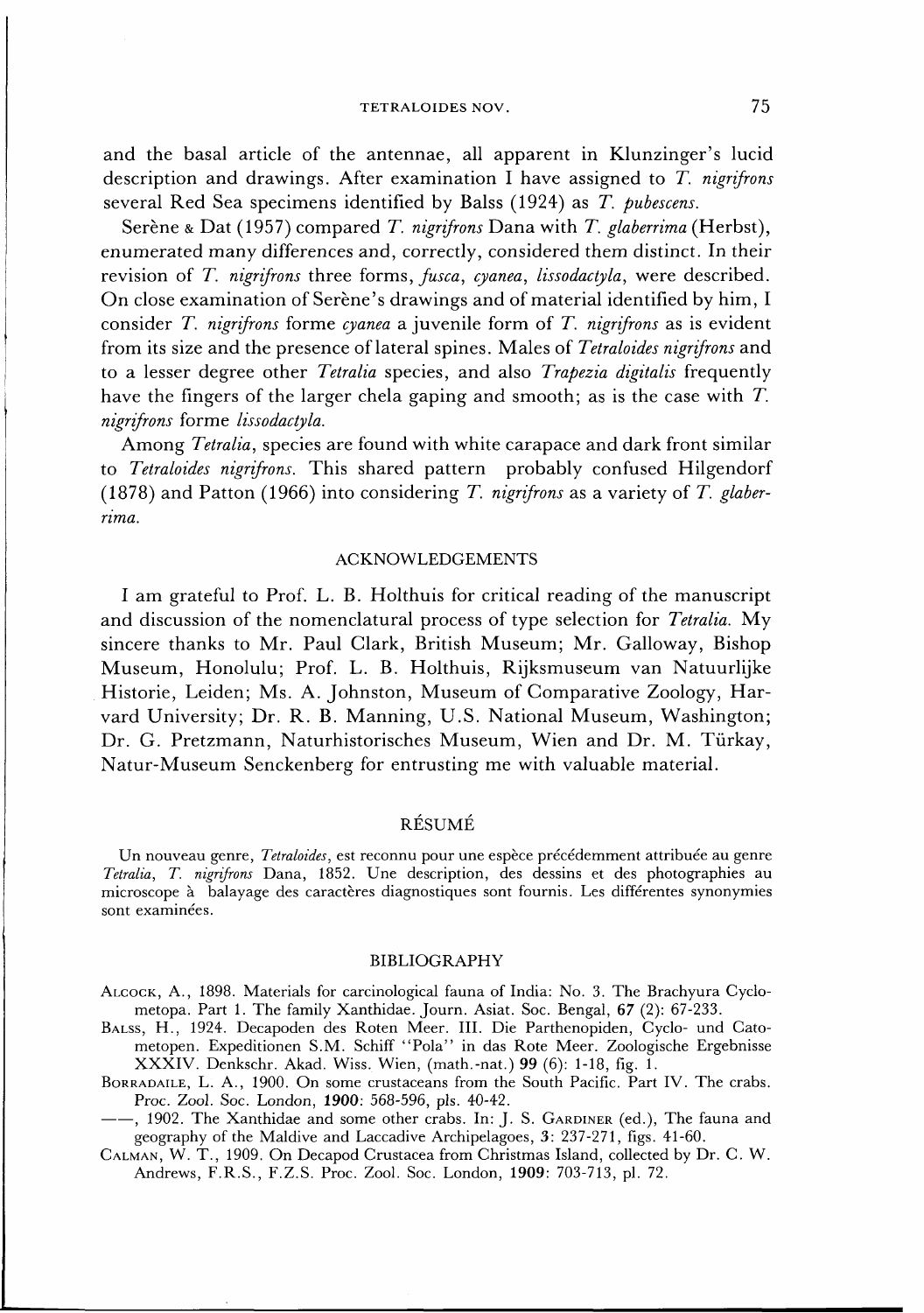- DANA, J. D., 1851. On a new genus of Crustacea in the collections of the U.S. Exploring Expedition under Capt. C. Wilkes, U.S.N. Amer. Journ. Sci. Arts., (2) **11:** 223, 224.
- , 1852a. Conspectus Crustaceorum, quae in Orbis Terrarum circumnavigatione, Carolo Wilkes e Classe Reipublicae Foederatae duce, lexit et descripsit. Proc. Acad. Nat. Sci. Philad., 6: 73-86.
- -, 1852b. Crustacea. United States Exploring Expedition during the years 1838-42, under the command of Charles Wilkes, U.S.N., 13: 1-1618.
- , 1855. Crustacea. United States Exploring Expedition during the years 1838-42, under the command of Charles Wilkes, U.S.N., Atlas, 13: 1-27, pis. 1-96.
- GALIL, B. & Ch. LEWINSOHN, 1984. On the taxonomic status of Trapezia tigrina Eydoux & Souleyet, 1842. Crustaceana, 46 (2): 166-175.
- GARTH, J. S., 1964. The Crustacea Decapoda (Brachyura and Anomura) of Eniwetok Atoll, Marshall Islands, with special reference to the obligate commensals of branching corals. Micronesica, 1 (1-2): 137-144.
- , 1969. Borradaile's Maldivian collections revisited. Journ. mar. biol. Ass. India, **11** (1, 2): 182-190.
- GUINOT, D., 1962. Sur une collection de Crustaces Decapodes Brachyoures des iles Maldives et de Mer Rouge (Expedition "Xarifa " 1957-58). Kieler Meeresforsch., **18** (2): 231-244, figs. 1-17.
- HELLER, C , 1861a. Synopsis der im Rothen Meere vorkommenden Crustaceen. Verh. zool. bot. Ges. Wien, **11:** 3-32.
- , 1861b. Beitrage zur Crustaceen-Fauna des Rothen Meeres. Sitz. Ber. Akad. Wiss. Wien, 43 (1): 297-374, pis. 1-4.
- HENDERSON, J. R., 1893. A contribution to Indian carcinology. Trans. Linnean Soc. London, Zool., (2) 5: 325-458, pis. 36-40.
- HILGENDORF, F., 1879. Die von Herrn Peters in Mocambique gesammelten Crustaceen. Monatsbericht Akad. Wiss. Berlin, **1878:** 782-851, pis. 1-4.
- KLUNZINGER, C. B., 1913. Die Rundkrabben (Cyclometopa) des Roten Meeres. Nova Acta Acad. Nat. Leop. Carol., 99 (2): 97-402, 14 figs., pis. 5-11.
- KNUDSEN, J. W., 1967. Trapezia and Tetralia (Decapoda, Brachyura,Xanthidae) as obligate ectoparasites of pocilloporid and acroporid corals. Pacif. Sci., 21: 51-57.
- MILNE EWARDS, A., 1873. Recherches sur la faune carcinologique de la Nouvelle Caledonie. 2. Nouv. Archiv. Mus. Hist. nat. Paris, 9: 155-332, pis. 4-18.
- NOBILI, G., 1906. Mission J. Bonnier et Ch. Pérez (Golfe Persique 1901). Crustacés Décapodes et Stomatopodes. Bull. Sci. France-Belgique, Paris, 40: 13-159, figs. 1-3, pis. 2-7.
- ORTMANN, A. E., 1893. Die Decapoden Krebse des Strassburger Museums. VII. Abteilung Brachyura, II. Unterabteilung Cancroidea, 2. Section: Cancrinea, 1. Gruppe: Cyclometopa. Zool. Jb . Syst., 7: 411-495, pis. 1-17.
- , 1897. Die geographische Verbreitung der Dekapoden Familie Trapeziidae. Zool. Jb . Syst., 10: 201-216.
- PATTON, W. K., 1966. Decapod Crustacea commensal with Queensland branching corals. Crustaceana, 10: 271-295.
- PAULSON, O., 1875. Izsledovaniya rakoobraznykh Krasnago Morya s zametkami otnositel'no rakoobraznykh drugikh morei: i-xiv, 1-144, pis. 1-21. (1961, English translation: 1-164, pis. 1-21).
- RATHBUN, M. J., 1907. Reports on the scientific results of the expedition to the tropical Pacific by the U.S.F.C. Steamer "Albatross". X. The Brachyura. Mem. Mus. comp. Zool. Harvard, *35* (2): 21-74, pis. 1-9.
- SERENE, R., 1959. Note sur les especes de Trapezia du groupe digitalis et sur leurs relations avec les especes de Tetralia. Treubia, 25 (1): 127-157, textfigs. 1-6, pis. 1, 2.
- , 1984. Crustaces Decapodes Brachyoures de l'Ocean Indien Occidental et de la Mer Rouge. Xanthoidea: Xanthidae et Trapeziidae. Avec un addendum par Crosnier (A.): Carpiliidae et Menippidae. Faune tropicale, 24: 1-351, text-figs. A-C, 1-243, pis. 1-48.
- SERENE, R. & P. T. DAT, 1957. Note sur Tetralia nigrifrons Dana 1852. Contrib. Inst. Oceanogr. Nhatrang, 27: 1-27, fig. 1-4, pis. 1-3.
- TWEEDIE, M. W. F., 1947. On the Brachyura of Christmas Island. Bull. Raffles Mus. Singapore, **18:** 27-42, fig. 1.